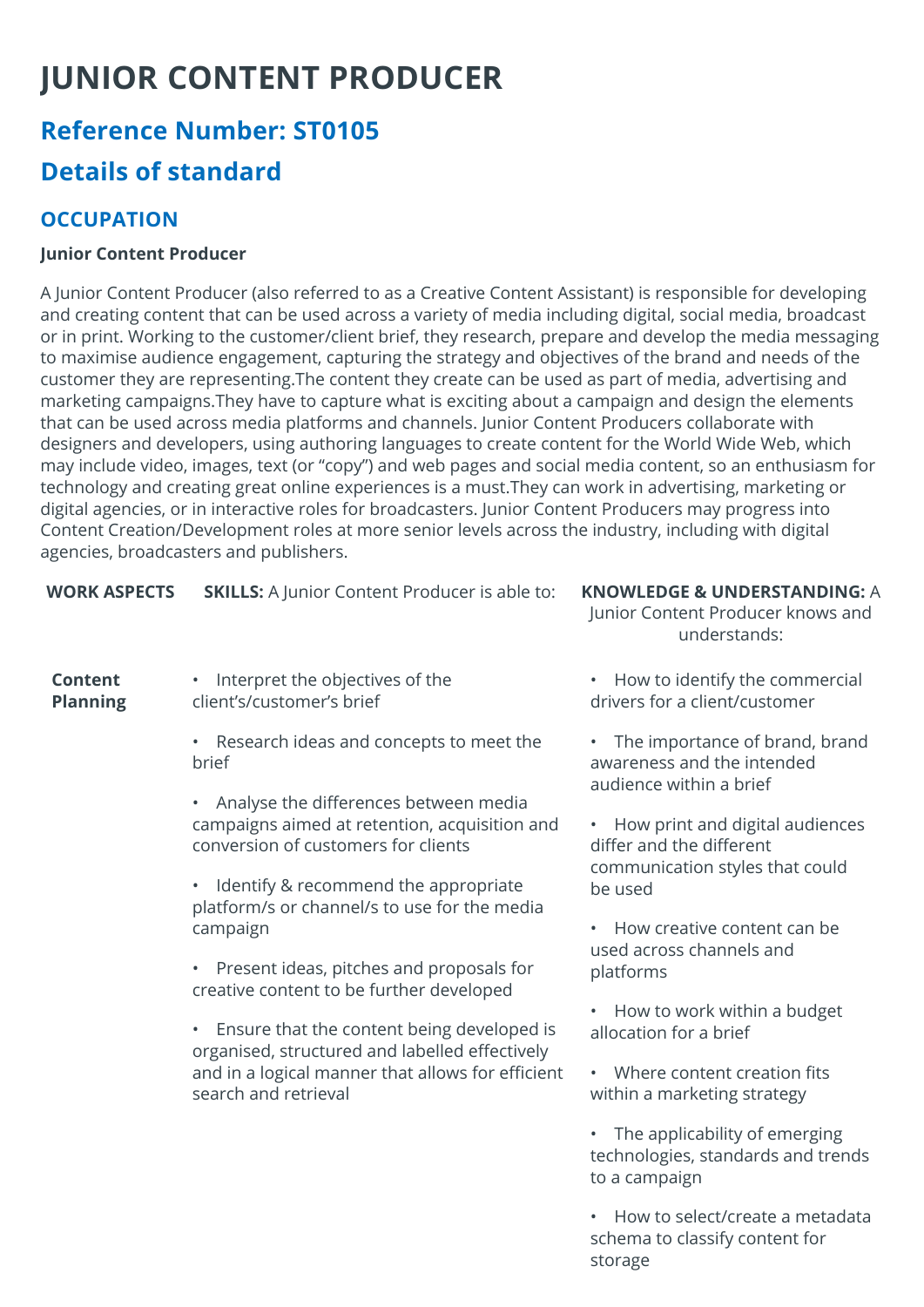**Content Development** • Storyboard and outline script their ideas for content to be developed

• Operate effectively within the production workflow

• Obtain media assets for use within content creation

• Ensure content is accessible to all end users and language best practice is applied

• Develop and maintain effective working relationships with clients, colleagues and suppliers

• Understand the user experience to ensure content is focused on maximising engagement • The different styles of writing that can be used according to the type of campaign

• How to establish the appropriate tone of voice for the campaign

• How to write text for a nonlinear medium

• Understand the end to end production workflow process and the key stages, and own role within this

• The regulatory and legal requirements when using media assets such as copyright, intellectual property rights, web accessibility etc

• Understand the principles of negotiation and how to apply these when acquiring channel and platform space or time.

• A comprehensive grasp of grammar, punctuation and spelling

• How to write copy that persuades a person or group or raises brand awareness

• How to capture video, pictures, graphics and sound from various formats, in preparation for nonlinear editing

• How the editing approach affects the production of the content

• How to identify and manipulate media assets from various sources

• How to securely store and access media assets

• How to archive, conserve and preserve images

• How to use search-engine optimisation techniques

• How to publish web pages using mark-up and style sheets

• How to segment and understand audiences

## **Content Creation and**

**Evaluation** • Write and edit copy for use in print and online

> • Capture images and audio using basic video, still cameras and audio equipment

• Use industry standard packages to edit and post produce content

• Prepare media assets for use

• Manage media assets correctly, within agreed taxonomies and file types

• Optimise webpage content to ensure high rankings in search engine results

Use industry standard tools and content management systems to manage content

• Assist in hosting message boards and engaging with audiences through social media

• Respond to audience feedback in a timely and appropriate manner

• Use lessons learned to evaluate the success of the campaign and identify areas for improvement for future campaigns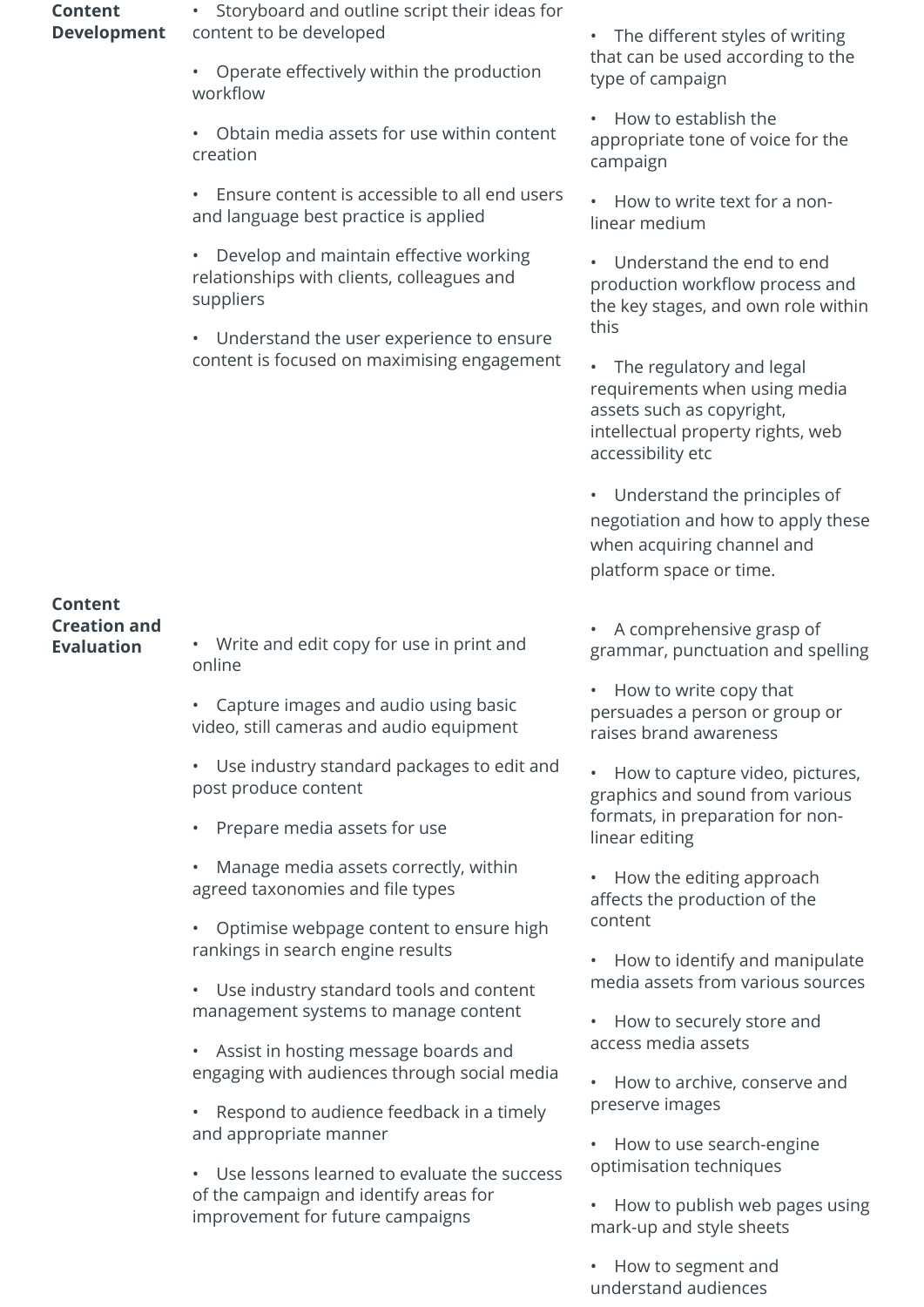• How to gather data to evaluate the success of the campaign against the client/customer objectives

**Industry Awareness**

• Develop, maintain and use professional networks

- Develop and maintain own competence and knowledge in specialist areas
- Follow health and safety procedures in the workplace
- The culture of creative media organiastions
- Commercial pressures, project deadlines and organisation working practices
- How to manage and market their own skills and services

#### **Behaviours**

Junior Content Producers will be expected to demonstrate:

A passion for creating content for creative and digital media

An ability to work effectively both individually and collaboratively as part of a team

The ability to build and maintain positive relationships with customers

A strong work ethic and commitment in order to meet the standards required

Recognition and compliance with equality and diversity in the workplace

#### **Level**

This apprenticeship is set at level 3.

#### **Qualifications**

Individual employers will set their own entry requirements, but this will typically include English and Maths at GCSE Grade C or above. Apprentices without English or Maths Level 2 must achieve this prior to taking the end point assessment.

#### **Duration**

This apprenticeship will typically take 12 - 18 months to complete.

#### **Review**

This Standard will be reviewed in 3 years. However, due to the fast pace of change in the industry, this may be required sooner.

Crown copyright © 2021. You may re-use this information (not including logos) free of charge in any format or medium, under the terms of the Open Government Licence. Visit www.nationalarchives.gov.uk/doc/open-government-licence

#### **Find an apprenticeship**

Postcode (optional)